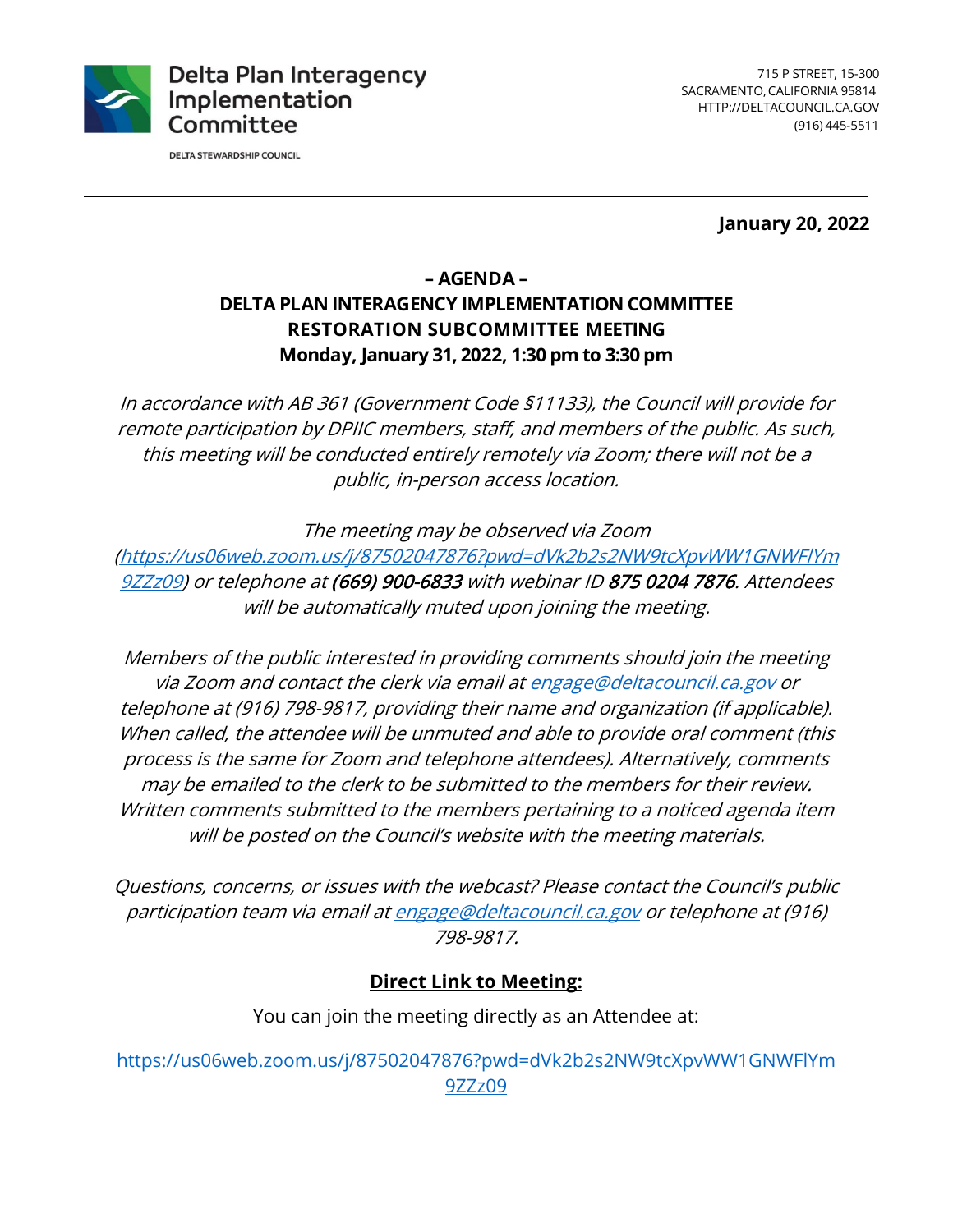#### **Phone Number:**

Please call: **(669) 900-6833** 

Webinar ID: **875 0204 7876** 

 The agenda items may be considered in a different order pursuant to expressly listed for action, may be deliberated upon and may be the determination of the co-facilitators. At the discretion of the cofacilitators, all items appearing on this agenda, whether or not subject to action.

#### **1. Welcome, Introductions, and Meeting Framework**

 procedures. Restoration Subcommittee members will have the opportunity to introduce themselves and provide a brief summary of the restoration work they do in the Delta. Restoration Subcommittee members will also discuss meeting

## **2. DPIIC Restoration Subcommittee Background and Purpose**

 Ecosystem) and its recommendations for the Restoration Subcommittee, and Delta Conservancy Executive Officer Campbell Ingram and Delta Stewardship Council Deputy Executive Officer for Planning Jeff Henderson will present the background of the Restoration Subcommittee, the status of the proposed amendment to Delta Plan Chapter 4 (Protect, Restore, and Enhance the Delta initial work plan ideas.

## **3. Restoration History and Current Status**

 existing projects to help identify conceptual and physical gaps in restoration. Delta Stewardship Council Senior Environmental Scientist Dylan Chapple will present on previous restoration in the Delta and current efforts to catalog Tools to help identify these gaps, such as EcoAtlas and the Landscape Planning Restoration Tool, will also be discussed.

## **4. DPIIC Restoration Subcommittee Vision and Focus**

Restoration Subcommittee members will participate in an online brainstorming session to identify priorities and Restoration Subcommittee actions.

Subcommittee Discussion: Which aspects of restoration are most important for the Restoration Subcommittee to focus on? How can we better identify gaps in our knowledge of restoration activities? What additional landscape-level restoration planning is needed, where should we be